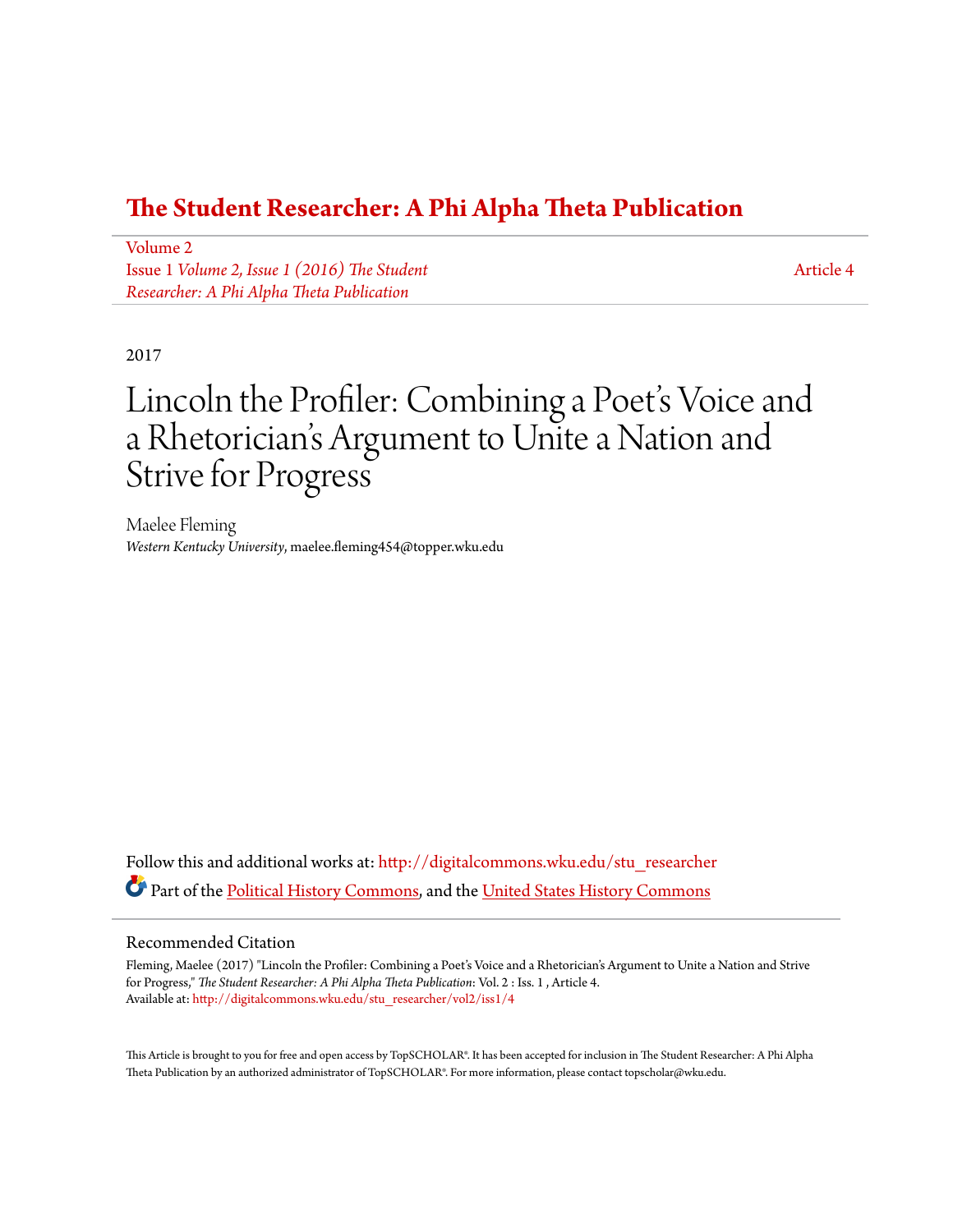## Lincoln the Profiler: Combining a Poet's Voice and a Rhetorician's Argument to Unite a Nation and Strive for Progress

Maelee Fleming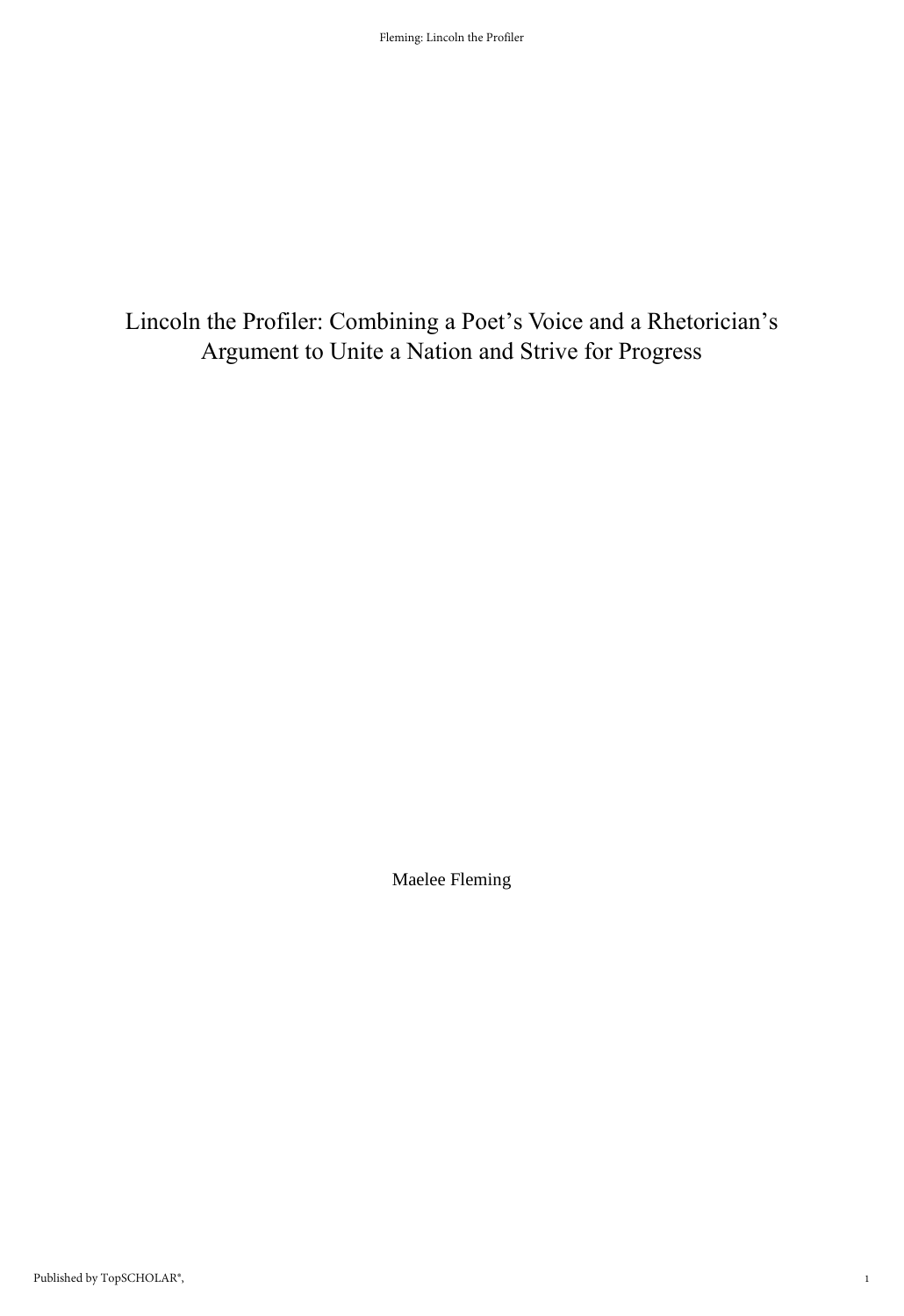"Lincoln acquired his power by exacting obedience from words, and this discipline he acquired in only two ways known to man – by reading and writing," asserts Jacques Barzun in his Lincoln: the Literary Genius.<sup>1</sup> While from humble farming beginnings, President Abraham Lincoln cultivated his writing abilities into a tool for satisfying his ambitions, which far exceeded those of his forefathers, and those ambitions would eventually lead him to the White House. Complimentary to his success was Lincoln's ability to write in a way that catered to the auditory, as well as the logical, senses, thus producing works that left the page and imprinted themselves on his audience's minds. Though he was president during a particularly tense time in American history, the Civil War era, President Lincoln still wrote his own speeches, and he employed a technique consisting of prewriting, perfectionism, and revision to convey his message, clearly and concisely, to a variety of audiences.<sup>2</sup> President Lincoln's writing may have initially been born of a combination of natural affinity and a desire to move away from his roots, but he developed his skills into a powerful tool for his rise in politics and, eventually, to his election to the office of President of the United States.

"Writing was a form of refuge for Lincoln, a form of intellectual retreat" asserts Douglas L. Wilson in his *Lincoln's Sword: The Presidency and the Power of Words*. 3 The sanctuary Lincoln found in writing was just one facet of his love of learning overall, something nourished through his love of reading.<sup>4</sup> Lincoln's interest in learning would further enlarge the distance failures.<sup>5</sup> In spite of his affinity for learning and writing, Lincoln's formal education only totaled one year.<sup>6</sup> "Lincoln was basically a self-taught

<sup>&</sup>lt;sup>1</sup> Jacques Barzun, *Lincoln the Literary Genius* (Evanston, Illinois: The Schori Private Press, 1960; Champaign: University of Illinois Urbana-Champaign, 2012), 26, https://archive.org/details/lincolnliteraryg00barz.

<sup>2</sup> Fred Kaplan, *Lincoln: The Biography of a Writer* (New York: HarperCollins, 2008), 2.

<sup>3</sup> Douglas L. Wilson, *Lincoln's Sword: The Presidency and the Power of Words* (New York: Vintage Books, 2006), 7.

<sup>4</sup> Ronald C. White, Jr., *A. Lincoln* (New York: Random House, 2009), 53.

<sup>5</sup> White, 22 and 53.

<sup>6</sup> Roy P. Basler et al., *The Collected Works of Abraham Lincoln* (New Brunswick, NJ: Rutgers University Press, 1953), 4:62.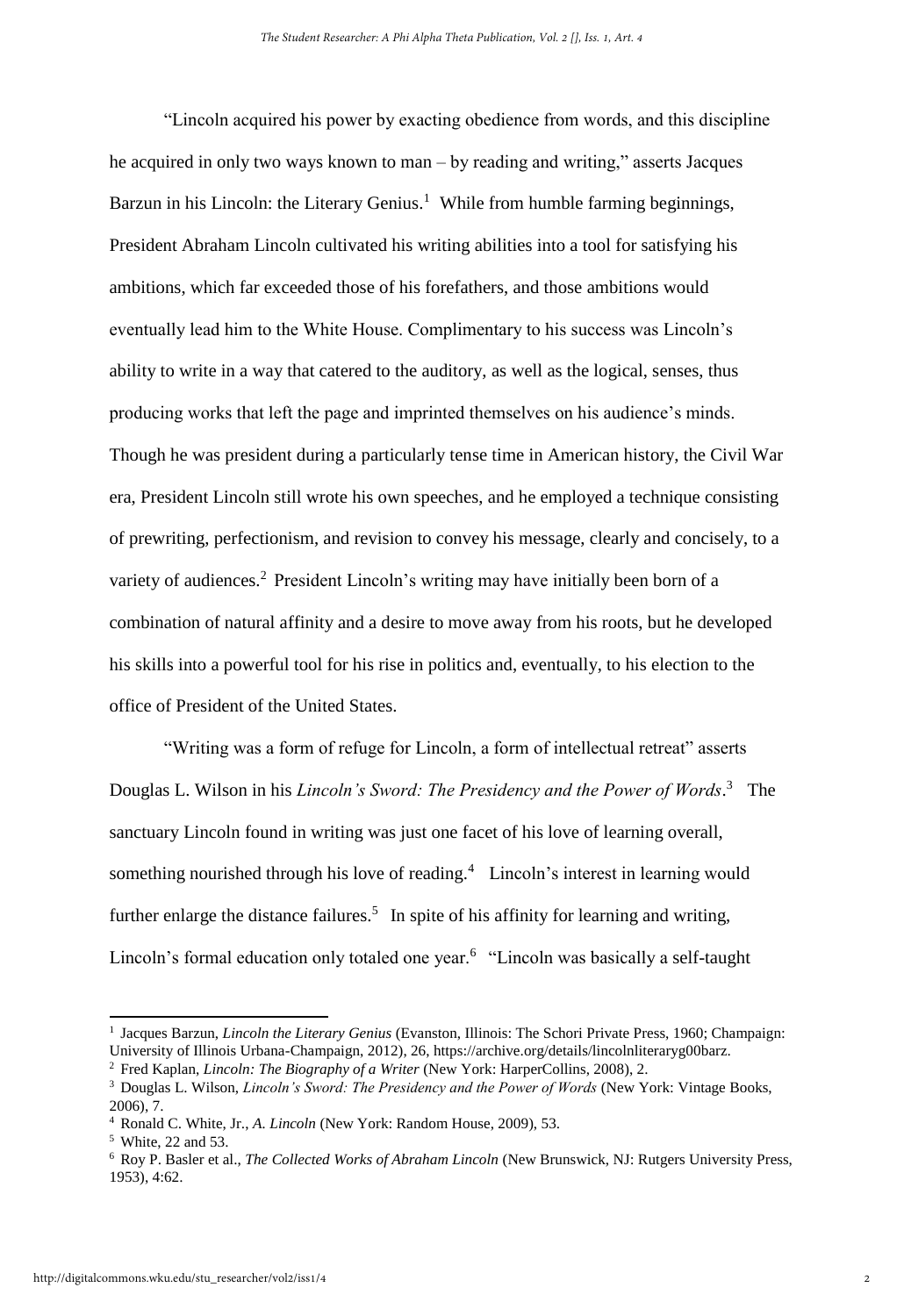man," asserts James M. McPherson, in his "How Lincoln won the War with Metaphors."<sup>7</sup> His drive to further his education is a further indication of his need to separate himself from his father's failures and become a success in his own right. Though Lincoln's literary accomplishments are immense, crafting one of the greatest speeches in American history in *The Gettysburg Address*, he was embarrassed about his lack of formal education.<sup>8</sup>

That he is ashamed of both his lack of education and his humble beginnings, is best demonstrated in his autobiographies, as Ronald C. White, Jr. describes, in his *A. Lincoln*, "[Lincoln was] remarkably brief about certain periods of his life, … [his] spare account tells us as much as he wanted the public to know."<sup>9</sup> Lincoln even goes so far to distance himself from his past by writing his second autobiography, published in 1860, in the third person, referring to himself as "A" or "Mr. L."<sup>10</sup> The short length of this autobiography and lack of detail concerning his early years suggests that once beginning his political life, Lincoln was determined to leave his humble roots behind and focus on his political aspirations. Lincoln viewed writing as the key to progress, and thus he honed his natural talent for writing, combined with his self-taught literary knowledge, to develop a pathway, not only out of his familial background, but to his position as President of the United States.<sup>11</sup>

"So memory will hallow all/ We've known, but know no more," wrote Lincoln in his "My Childhood-Home I See Again."<sup>12</sup> Though Lincoln's speeches demonstrate his true writing genius, Lincoln did attempt to expand his writing ability from speeches to poetry, having been a fan of poetry since his adolescence.<sup>13</sup> Lincoln's poems however, while possessing potential, were tempered by both political overtones and social constraints of the

<sup>7</sup> James M. McPherson, "How Lincoln Won the War with Metaphors," in *Abraham Lincoln and the Second American Revolution*, ed. James M. McPherson (New York: 1990), 94.

<sup>&</sup>lt;sup>8</sup> Harold Holzer, *Lincoln at Cooper Union: The Speech that Made Abraham Lincoln President* (New York: Simon & Schuster, 2004), 21.

<sup>9</sup> White, 7-8.

<sup>10</sup> Basler et al., 4:60-67.

<sup>11</sup> D. Wilson, 40.

<sup>12</sup> Basler et al., 1: 368

<sup>13</sup> Kaplan, 29.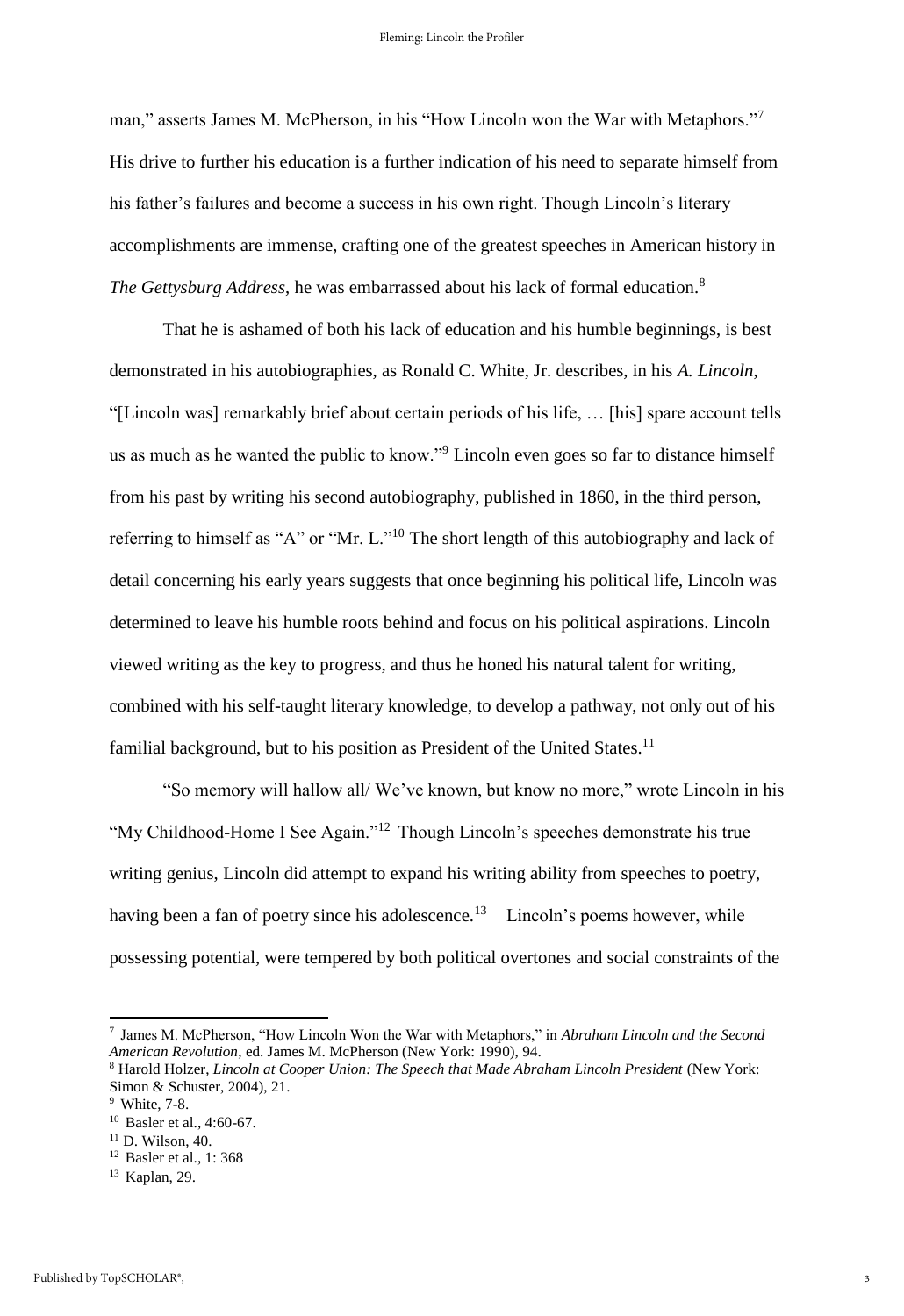time period that did not allow him to fully develop this skill into an art form, and as Roy P. Basler states in his "Lincoln's Development as a Writer," "in Lincoln we have a literary artist, constrained by social and economic circumstances, … yet motivated by a love of words ... and ... [a] craving ... to create beauty."<sup>14</sup> Therefore, while his attempts at poetry were ill fated, Lincoln's practice with writing poetry later proved beneficial to his skill as a speech writer, as he incorporated the lyrical quality of poetry into his speeches.

Edmund Wilson describes, in his *Patriotic Gore: Studies in the Literature of the American Civil War*, the benefit of Lincoln's early work with poetry as granting Lincoln the ability to "always be able to summon an art of incantation with words."<sup>15</sup> Combined with his study of poetry, Lincoln also wrote from a perspective of hearing, rather than simply reading, his words. Lincoln grew up reading aloud, and he continued this practice into adulthood.<sup>16</sup> Thus, he was acutely aware of the necessary cadence of spoken word that was required to make hearing language an enjoyable experience, and he wrote with this knowledge in mind. These traits ability to, as Douglas L. Wilson writes, "[say] ordinary things in an extraordinary and memorable way."<sup>17</sup>

Lincoln employed both his experience with the rhythm, timing, and literary devices associated with poetry and his knowledge of how appropriately to orate in his writing, which gave his speeches a quality that was pleasing to the mind and the ears, a quality many other writers lacked. Lincoln knew how to write in a way that would not only convey his message accurately and completely but also in a way that would ensure his audience would enjoy the experience. As McPherson asserts, "here lies one of the secrets of Lincoln's success as a communicator: his skill in the use of figurative language."<sup>18</sup> Lincoln employed this tactic in

<sup>14</sup> Roy P. Basler, "Lincoln's Development as a Writer," in *Abraham Lincoln: His Speeches and Writings*, ed. Roy P. Basler (Cleveland: The World Publishing Company, 1946), 11-12.

<sup>15</sup> Edmund Wilson, *Patriotic Gore: Studies in the Literature of the American Civil War* (New York: Oxford University Press, 1962), 122.

<sup>16</sup> D. Wilson, 90.

<sup>17</sup> D. Wilson, 11.

<sup>&</sup>lt;sup>18</sup> McPherson, 95.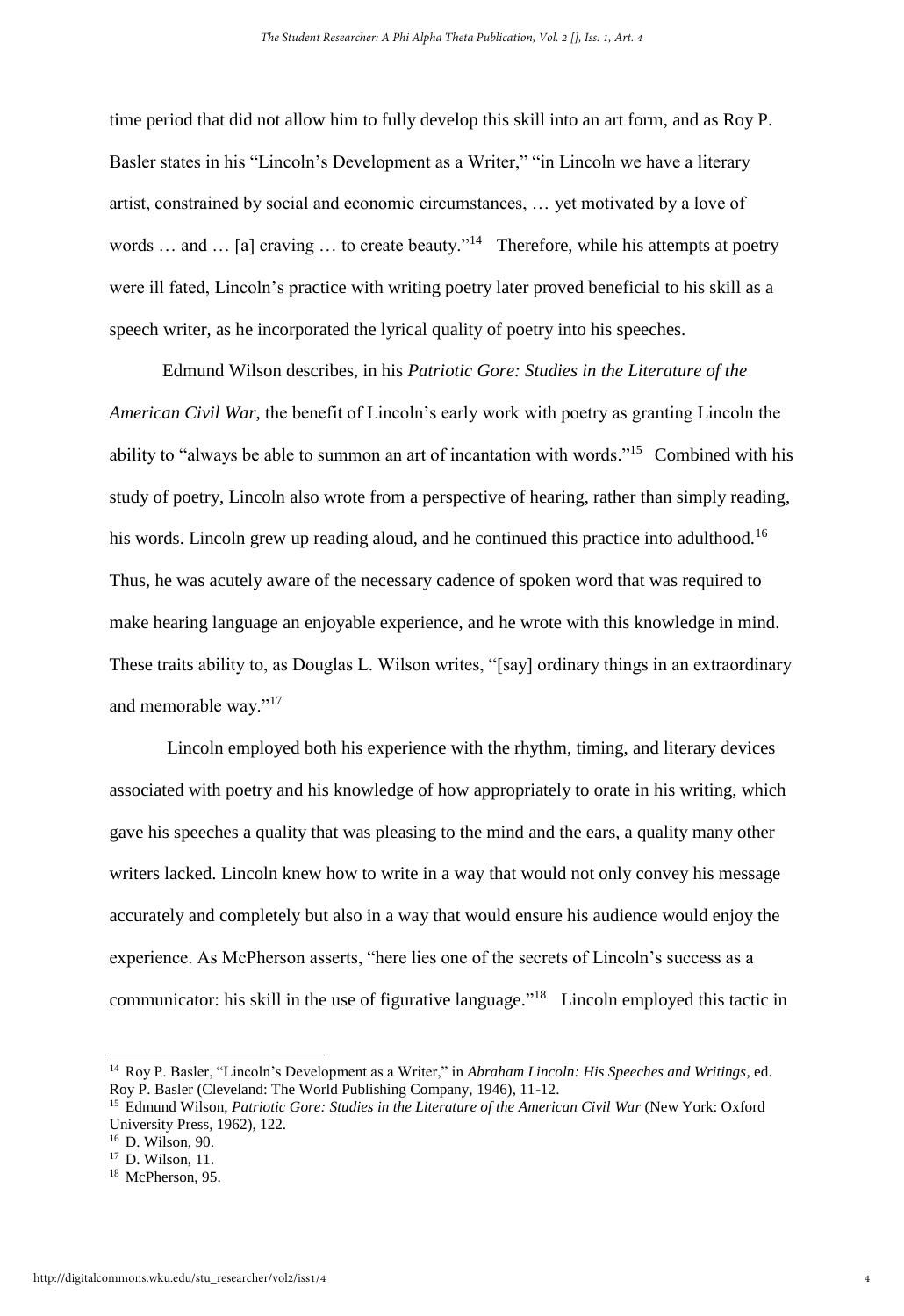his "House Divided" speech, writing "I do not expect the Union to be *dissolved* – I do not expect the house to *fall* – but I *do* expect it will cease to be divided."<sup>19</sup> Lincoln's stress on certain words, demonstrated through his use of italics in his written copy, showcased the intensification he would employ when giving his speech aloud. Lincoln presented stress in his writing, anticipating the stress that would be placed on those words when read or heard, to ensure his meaning was completely absorbed by his audience, as his audience would hear the infliction on words and instinctually pay closer attention. "Lincoln's greatest speeches have the kind of resonance that we associate with poetry, a reverberation through multiple levels of experience, both public and private," proclaims James Hurt in his "All the Living and the Dead: Lincoln's Imagery."<sup>20</sup> Thus, when Lincoln wrote he wrote in such a way to provide his audience with an experience that audience would not only process his message but also remember what he had said.

"The present finds me at the White House, yet there is as good a chance for your children as there was for my father's," Lincoln stated in his "Speech to One Hundred Fortyeighth Ohio Regiment."<sup>21</sup> Lincoln was concerned with reaching the common people in his writings, as demonstrated by his encouragement to the troops.<sup>22</sup> From his declaration, Lincoln implied that the troops fought not just for the nation or for their states, but they were fighting for their children's futures, as well, and the possibility of progress. One of Lincoln's greatest strengths as a writer, particularly a political writer, was his ability to relate to his audience, to gage their attitudes and feelings, and then design his works to appeal to his audience effectively enough to gain their support, even if those appeals did not necessarily reflect his own beliefs.

"As a president, he was to have no objection to the rhetoric of Christianity as a vehicle

<sup>19</sup> Basler et al., 2: 461.

<sup>20</sup> James Hurt, "All the Living and the Dead: Lincoln's Imagery," *American Literature* 52, no. 3 (1980): 353, http://jstor.org/stable/2925278.

<sup>21</sup> Basler et al., 7: 528.

<sup>22</sup> McPherson, 99.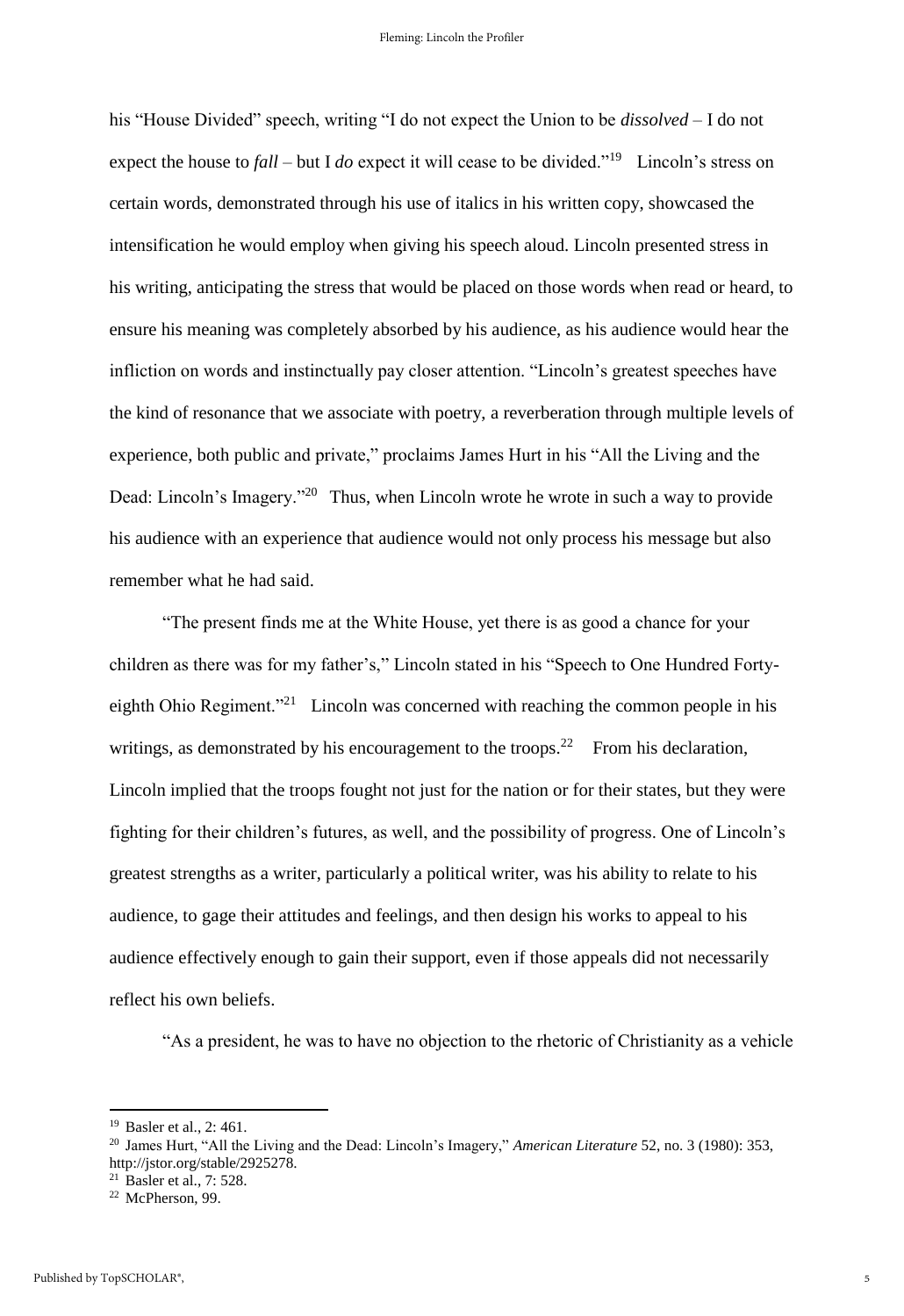to assist in the nation's redemption, and he encouraged all churches to rally to the Union," writes Kaplan.<sup>23</sup> However, Kaplan goes on to assert that while he called on Christian support, Lincoln's own religious views were that God should only be referenced as a formality or that God was distant and thus not involved in the war for either sides' benefit.<sup>24</sup> Therefore, while Lincoln was not a religious man, he was able to use his knowledge of the Bible, particularly the language within that was able to captive and sway readers, to add a layer of depth to his speeches that could reach his audiences.<sup>25</sup> Lincoln's use of religion in his writing is demonstrated in his "Second Inaugural Address" where he stated, "The Almighty has His own purposes," referencing why the Civil War was still ongoing.<sup>26</sup> Lincoln also referenced God again in his "Second Inaugural Address," when he combated American's growing war weariness by declaring that the war would continue so long as God willed that it should continue and they continued to fight.<sup>27</sup> Thus as followers of God, it was the Northern people's duty to fight and to fight to the best of their abilities against the Southern threat. Lincoln thereby gained support for his call to keep supporting the Union by using a rhetorical appeal that was not entirely aligned with his own beliefs on religion, correctly judging the best way to connect with his audience. Furthermore, he understood that given the cost, both monetarily and in lives lost, the American people needed to cling to a belief in a greater meaning beyond their suffering and a hope for tomorrow.

"If there shall be any novelty, it will be in the mode of presenting the facts, and the interferences and observations following that presentation," introduced Lincoln on the uniqueness of his "Address at Cooper Institution."<sup>28</sup> In his "Address to Cooper Institution," Lincoln hoped to appeal to his audience in his writing, as he recognized this speech's diverse audience. Lincoln knew his listeners (and later readers) consisted of both

<sup>23</sup> Kaplan, 71.

<sup>24</sup> Kaplan, 71.

 $25$  Kaplan, 70.

<sup>&</sup>lt;sup>26</sup> Basler et al., 8: 333.

<sup>27</sup> Basler et al., 8: 333.

<sup>&</sup>lt;sup>28</sup> Basler et al., 3: 522.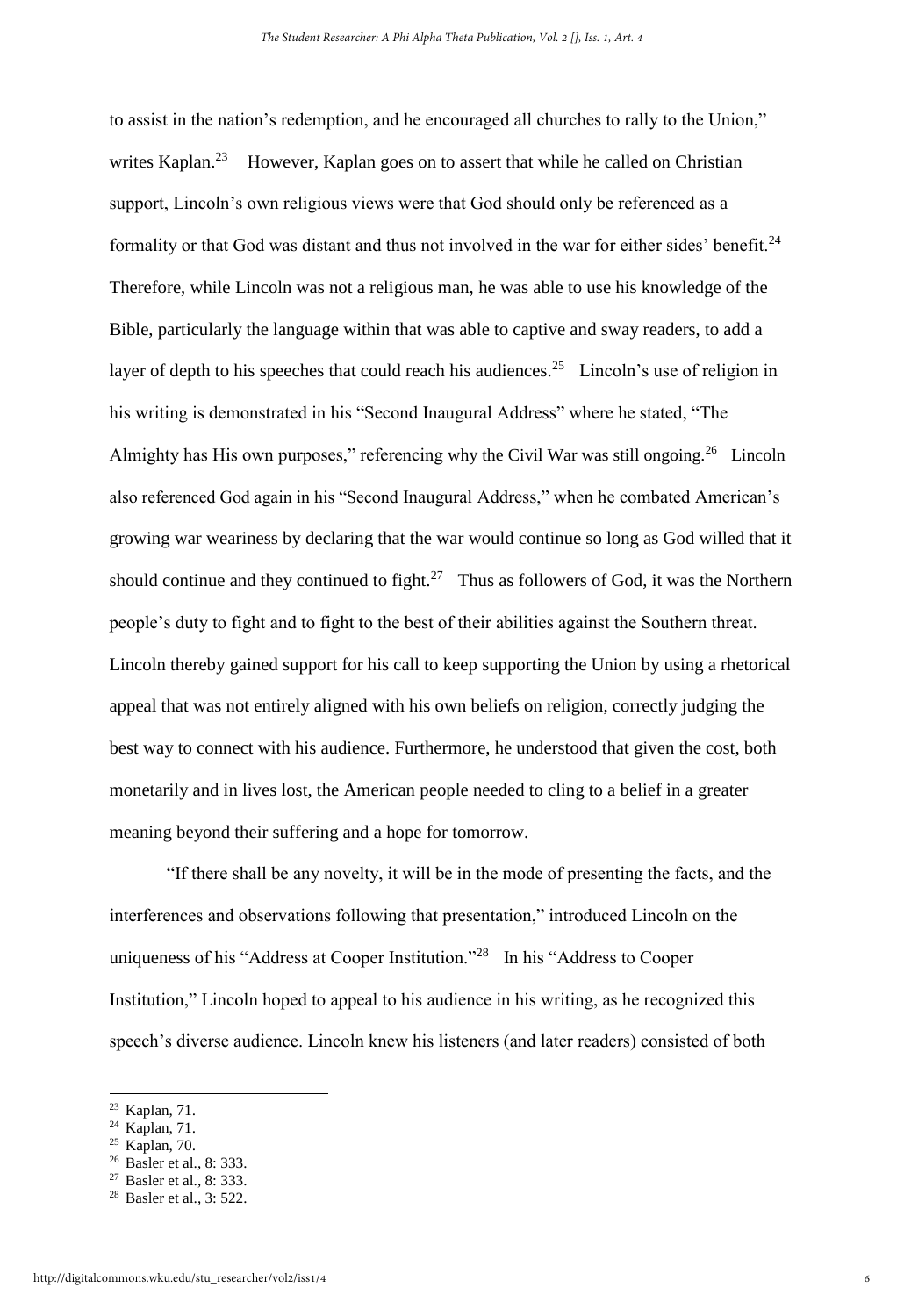Northerners and Southerners, a group that was growing more distant from one another in the turbulent pre-Civil War years, and so he shifted his diction in an attempt to convey a sense of unity through his description of the signers of the Constitution as "our fathers."<sup>29</sup> Lincoln further endeavored to conveying a sense of cohesiveness by addressing that President Washington was one of the Constitution's signers and supported a bill that reduced the spread of slavery into the Northwestern territory.<sup>30</sup> Through this reference, Lincoln aimed to showcase that an American hero, to both the North and the South, supported Lincoln's stance on the slavery issue. Lincoln up the founders of the United States as true Americans and the progenitors of American values. Lincoln further stated in his Address, "I do not mean to say we are bound to follow implicitly our fathers. [To] do so, would be ... to reject all progress— all improvement."<sup>31</sup>

Recognizing that many of the Founding Fathers were slave owners, Lincoln believed that Americans should not directly follow all the methods of these men, but to incorporate their spirit into the progress of the current era, a progress that should move away from the institution of slavery. Thereby, Lincoln sought to create a picture of unity among Americans, in both the North and the South, and protect his argument from the possibility of slavery supporters citing the Founding Fathers' status as slave owners for their pro-slavery agendas. However, Lincoln's speech did not achieve its goal of uniting the North and South, as Lincoln failed to win the support of his local Democratic New York audience, but he did gain national recognition.<sup>32</sup> As his speech was recopied in print sources across the nation, Lincoln was heard by Republican voters across the North and subsequently became the nominee for the party and later President.<sup>33</sup> After gaining support in the North, Lincoln sought to foster this growing connection with Northern voters through his subsequent speeches. He did not

<sup>32</sup> Harold Holzer, "The Speech That Made the Man," *American Heritage* 59, no. 4 (Winter 2010): 14, *Academic Search Complete, EBSCOhost*, accession number: 47035154z.

<sup>29</sup> Basler et al., 3: 523.

<sup>30</sup> Basler et al., 3: 527.

<sup>31</sup> Basler et al., 3: 534-535.

<sup>33</sup> Holzer, "The Speech That Made the Man," 14.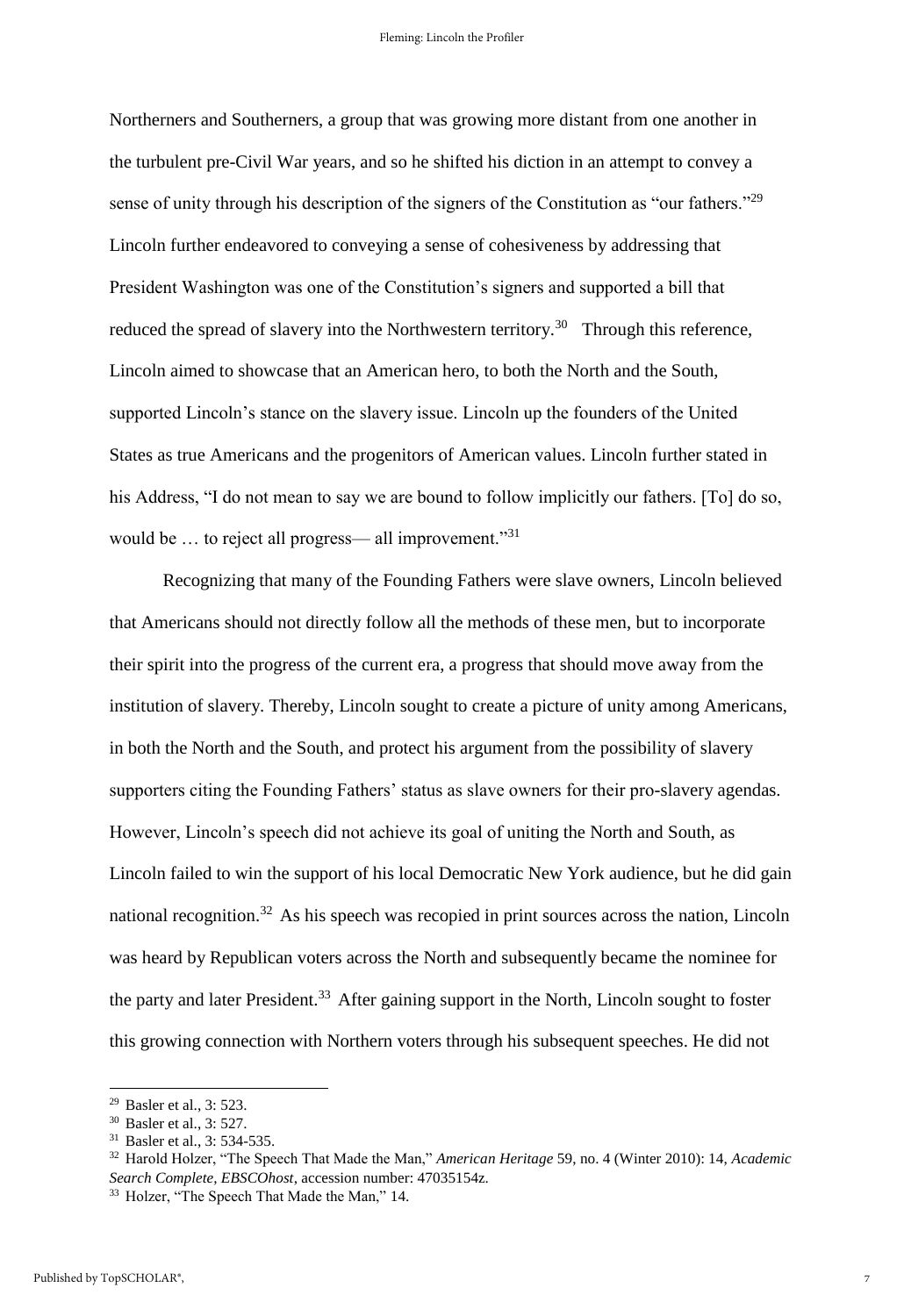maintain and increase his support through improvisation or rash thought, however, but through careful planning and revision.

"Lincoln was a careful and conscientious reviser of his own writing," argues Douglas Wilson, as well as pre-writer.<sup>34</sup> Lincoln planned out his writing, often writing down thoughts as they came to him on scraps of paper and then collecting them for his drafting process.<sup>35</sup> Once he had drafted a piece, it would undergo revisions to ensure the work conveyed precisely what Lincoln wanted said and how he wanted it said.<sup>36</sup> Lincoln demonstrated this attention to detail and perfectionism when he wrote his "First Inaugural Address." In the first draft of his "First Inaugural Address," Lincoln wrote a drawn out account of why it was not necessary for him to review his political platform, citing that the platform had been expressed during his campaign.<sup>37</sup> However, in the final draft, Lincoln summarized the three paragraph explanation in his first draft on his omission of his political views, into one concise statement: "I do not consider it necessary … for me to discuss those matters of administration about which there is no special anxiety, or excitement."<sup>38</sup> This shorter transition allowed Lincoln to launch directly into the more important topic occupying the minds of most Americans, the growing tensions between the North and the South and the looming threat of war.

Lincoln referred to the sectional controversy in his "First Inaugural Address" stating that "apprehension seems to exist among the people of the Southern states…. There has never been any reasonable case for such apprehension."<sup>39</sup> This passage is the same in two drafts of his address, the original and the final."<sup>40</sup> This suggests that Lincoln spent a significant amount of time contemplating what he needed to address in his work to most effectively

<sup>34</sup> D. Wilson, 162.

<sup>35</sup> D. Wilson, 162.

<sup>36</sup> D. Wilson, 162 – 163.

<sup>37</sup> Basler et al., 4, 250.

<sup>38</sup> Basler et al., 4: 262.

<sup>39</sup> Basler et al., 4: 262.

<sup>40</sup> Basler et al., 4: 250 and 262.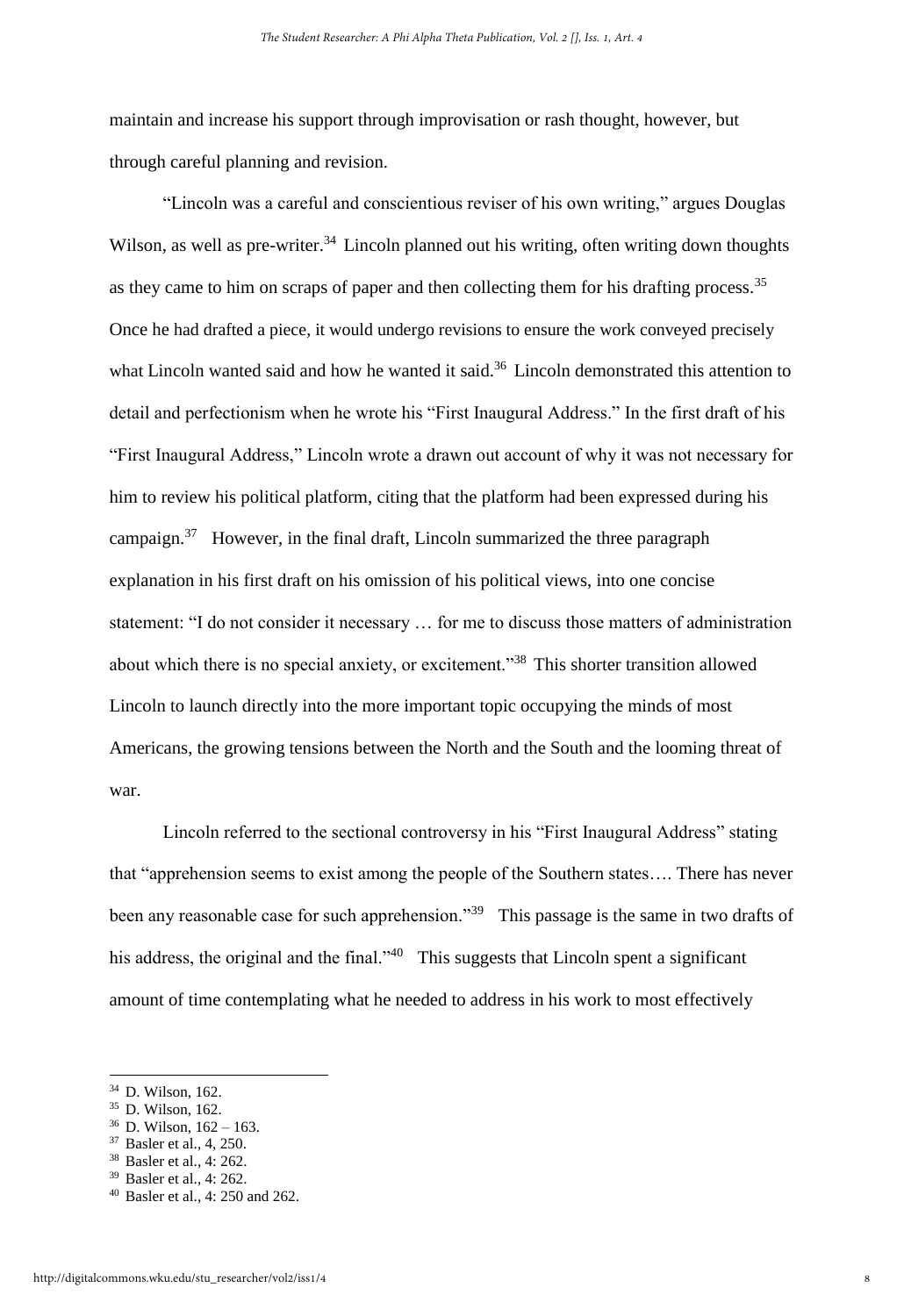reach his audience and do so in a manner that quickly, directly, and concisely assuaged the fears of Southerners. Given the edits that exist on this subject between the first and the final drafts, word insertions and deletions, Lincoln seems to have focused most of his attention on this section of his address, as it dealt with a subject that was at the forefront of American mindset during this era.<sup>41</sup> However, Lincoln did change his phrasing from the first to the last draft when he said, "I therefore consider that the Union is unbroken; and … I shall take care that the laws of the Union be faithfully executed in all the States," in the first draft to "in view of the Constitution and the laws, the Union is unbroken; and … I shall take care, as the Constitution itself expressly enjoins upon me, that the laws of the Union be faithfully executed in all the States," in the final draft.<sup>42</sup> Thus Lincoln has shifted the focus to an interpretation of the Constitution that holds secession as illegal to simply and directly professing that the Constitution explicitly makes it illegal. He followed this assertion by stating that it was his duty to ensure the Constitution would be followed, and that he would perform that duty "unless my rightful masters, the American people, shall withhold the requisite means, or in some authoritative manner, direct the contrary."<sup>43</sup>

Furthermore, this put forth the idea of the perpetually of the Union. Lincoln tried to calm fears by pointing out that while a president's term in office is relatively short, the Constitution of the United States is lasting. Thus, Lincoln demonstrated his belief, and the North's belief, in the perpetuity of the Union, once again exercising his talent for rhetoric by drawing attention to a shared document of fundamental law, the Constitution. Furthermore, Lincoln's "First Inaugural Address," highlights his ability to assess his audience, interpret its mood, and shape his writing accordingly. As Don E. Fehrenbacher points out, "Here was an ear keenly turned to the music of the English language… here, in short, was the mastery that

<sup>41</sup> Basler et al., 4: 250-253 and 262-265.

<sup>42</sup> Basler et al., 4: 253 and 265.

<sup>43</sup> Basler et al., 4: 265.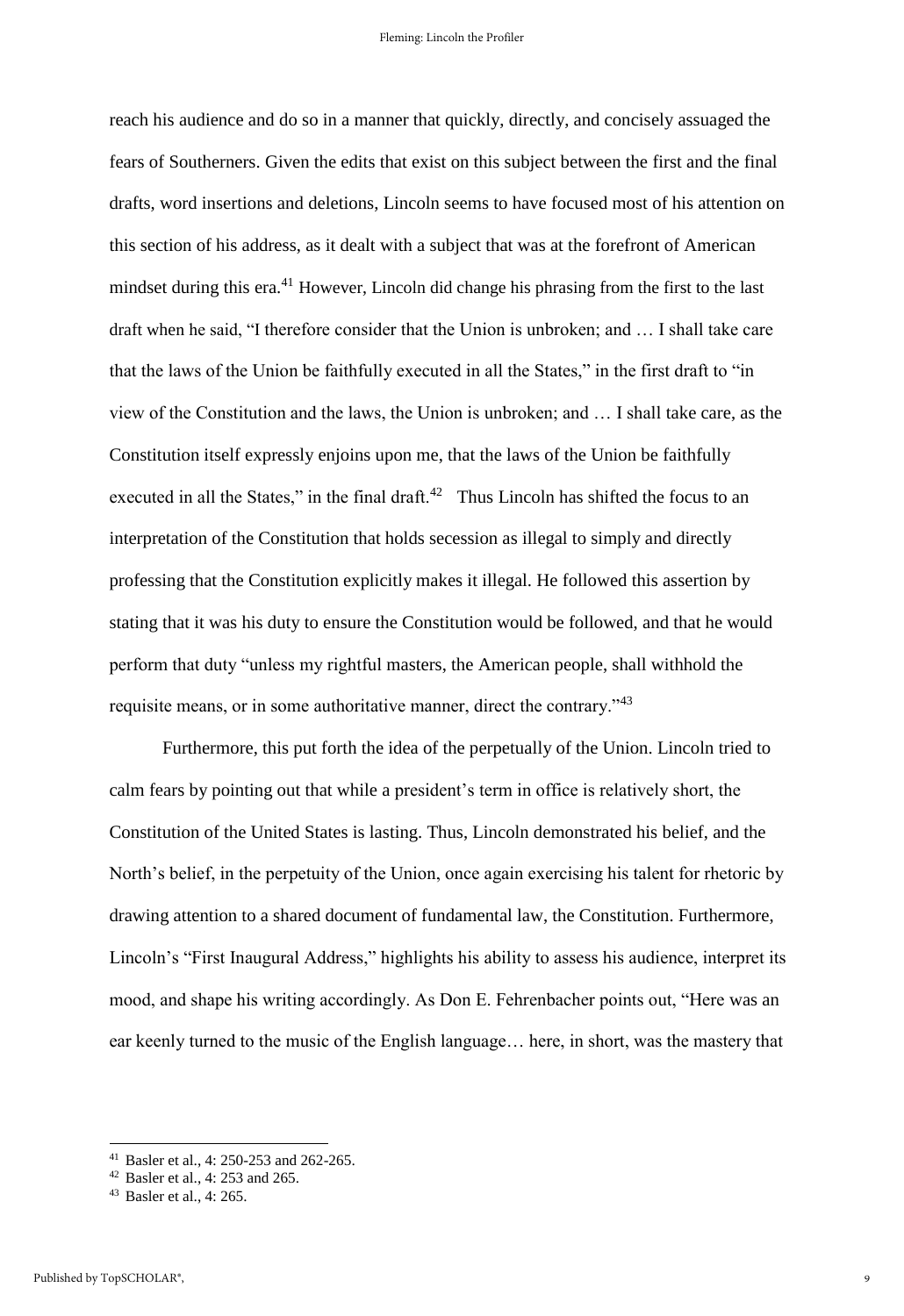we associate with genius."<sup>44</sup>

"Nothing that Abraham Lincoln would write as president would be more celebrated or considered more important … than the Emancipation Proclamation of January 1, 1863," maintains Douglas L. Wilson.<sup>45</sup> While celebrated, Lincoln's writing in the *Emancipation Proclamation* differs greatly from his other writings, because it lacked the flowing elegance and lyric quality that his other pieces, such as his First and Second Inaugural Addressees, possessed.<sup>46</sup> Lincoln's failure to write with the poetic quality most often found in his other major writings could have been due to Lincoln's own beliefs relating to slavery and the military nature of the bill. In his first debate with Stephen A. Douglas, Lincoln stated that he did not support slaves becoming equal with white people, nor did expect Southerners to feel that way. $47$  Therefore, while Lincoln supported abolishing slavery, as slavery contradicted the Constitution and in the Western world popular attitudes advocated the wrongness of slavery, he did not view slaves as his equals, or even view that they had the potential to be his equals. Thus because the bill concerned a group of individuals that he did not see as equals, it did not require the same pomp and circumstance that other writings more applicable to white people would have garnered. This bill affected the status of blacks, most of who would not read it or hear it directly from him, thus it did not need the same descriptive, flowing language of his other works.

Also this bill, unlike his other writings, was crafted as a military measure to reduce Southern resources. Lincoln described his reasons for freeing slaves in some areas of the South at the beginning of the *Emancipation Proclamation* "as a fit and necessary war measure for repressing said rebellion."<sup>48</sup> Thus while Lincoln freed some slaves in the United

<sup>44</sup> Don E. Fehrenbacher, "The Words of Lincoln," in *Lincoln in Text and Context: Collected Essays*, ed. Don E Fehrenbacher (Stanford: Stanford University Press, 1987), 286.

 $45$  D. Wilson, 105

 $46$  D. Wilson,  $105 - 106$ .

<sup>47</sup> Basler et al., 3: 15.

<sup>48</sup> Basler et al., 6: 29.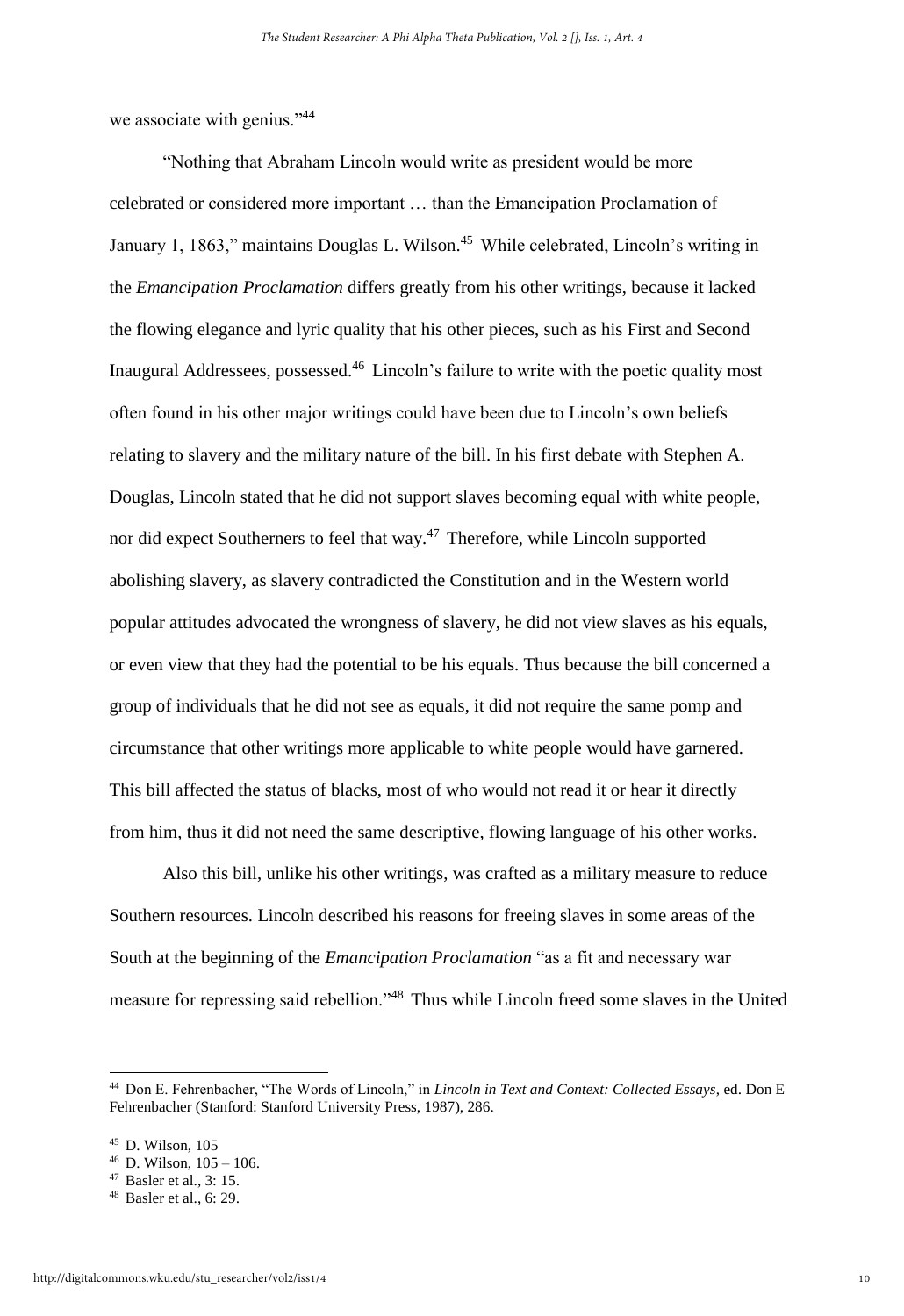States, his actions did not necessarily reflect his own opinion on abolition, but rather reflects his ability to make decisive military decisions for Northern benefit. This is also demonstrated in his unrevised draft of the *Emancipation Proclamation*, as in his final draft only certain areas in the south are listed in the bill for having their slaves freed, while in the original Lincoln wrote, "slaves within any state … wherein the constitutional authority of the United States shall not … be … recognized, submitted to, and maintained, shall … henceforth, and forever, be free.<sup>249</sup> Thus, while his revised version will list only certain areas in the south where slaves are freed, this first draft demonstrates that Lincoln meant to cripple all of the Southern labor force by freeing all Confederate slaves. Lincoln, rather than issuing a piece of legislation on the basis of a humanitarian cause, issued the order to end the Civil War and preserve white lives. Therefore, rather than writing on a topic of immense personal nature to Lincoln, such as when he argues the permanency of the Union, he wrote the *Emancipation Proclamation* as a direct military measure to further Union chances of victory in the Civil War and as a response to world progress as the institution of slavery was fading on a global scale.

"[These] dead shall not have died in vain…this government of the people, by the people, for the people, shall not perish from the earth," wrote Lincoln in the second draft of his *Gettysburg Address*. 50 What eloquence he may have lacked in his *Emancipation Proclamation*, Lincoln more than made up for in his short dedication at the Gettysburg Cemetery. As Garry Wills, in his *Lincoln at Gettysburg: The Words that Remade America*, writes "Lincoln found the language, the imagery, the myths that are given their best and briefest embodiment at Gettysburg."<sup>51</sup> Composed of only 272 words, Lincoln's *Gettysburg Address* combines all the qualities that showcase Lincoln's mantle as a brilliant writer:

<sup>49</sup> Basler et al., 5: 337.

<sup>50</sup> Basler et al., 7: 19.

<sup>51</sup> Garry Wills, *Lincoln at Gettysburg: The Words that Remade America* (New York: Simon & Schuster, 1992), 40.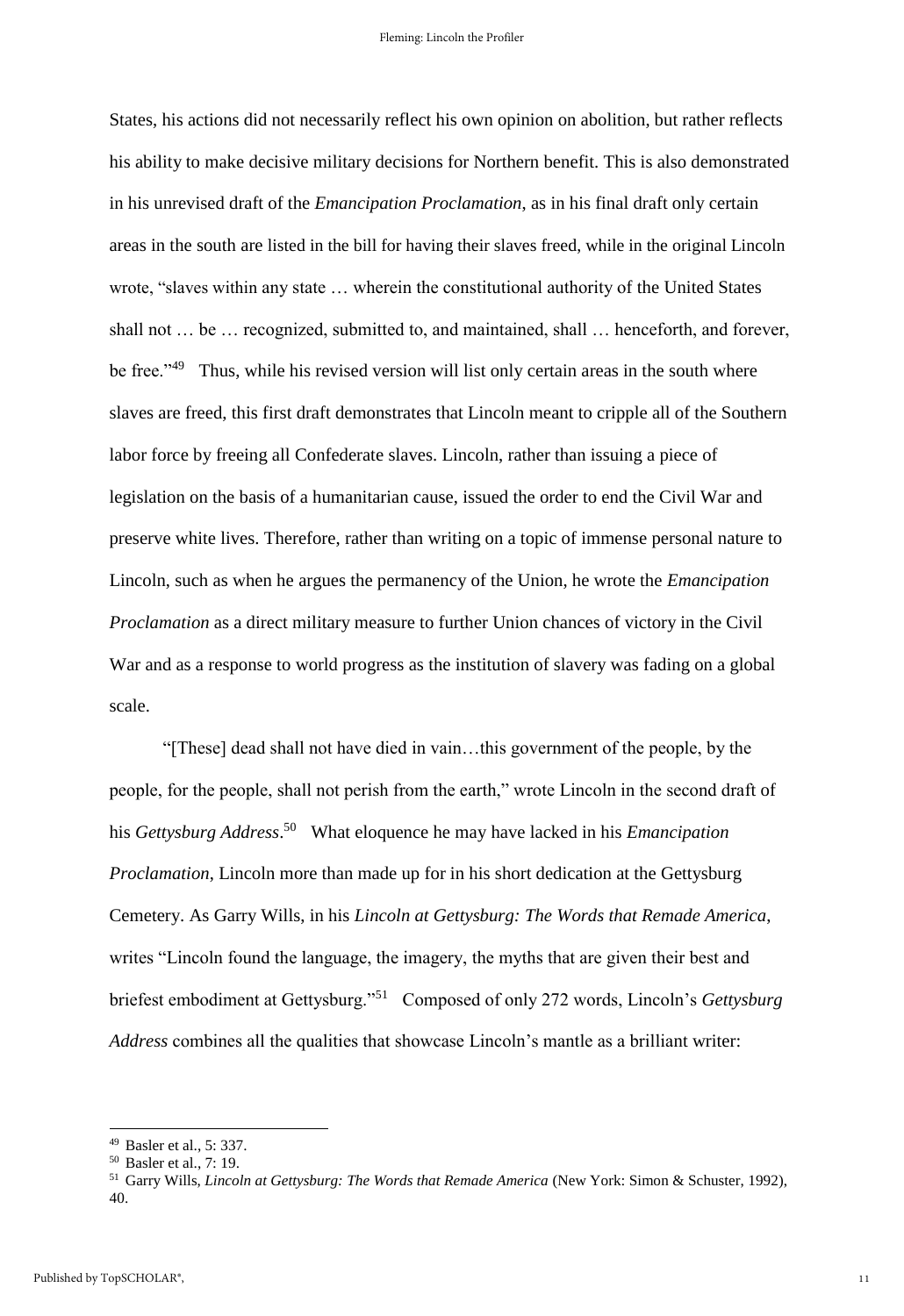imagery, diction, form, flow, rhythm, and lyricism.<sup>52</sup> "[We] can not dedicate – we can not consecrate – we can not hallow this ground. The brave men who struggled here, have consecrated it far above our poor power to add or detract," wrote Lincoln on their reason for gathering at the cemetery.<sup>53</sup> Lincoln, rather than focusing on defeating the South or the Civil War, instead focused his speech on the driving idea of the Union army, the right for selfgovernment.<sup>54</sup> As he stood on the battlefield, Lincoln did not promote policy or praise the Union but rather focused on the war's cost and why the weary Union army must continue fighting and win the war.

Lincoln believed in the perpetuity of the Union, and that the American peoples' right to self-government was directly connected to the continued existence of the Union. Lincoln realized that the North must win, not to just bring the nation back together, but to uphold the fundamental ideology of the United States of America, the right of self-government. Lincoln understood that the United States could not be a nation of self-governing people if black people were owned by white people. The US was founded on the principle that all men are equal, which included the most basic right of self-possession, thus no man can be property.<sup>55</sup> As Wills states, "their equality cannot be denied if the nation is to live by its creed, and voice it, and test it, and die for it."<sup>56</sup> Therefore, the North had to continue fighting and, for many, dying for their victory because the North was not fighting just to stop a rebellion or because slavery was morally wrong but for the very foundation of the country, of the Union, the right of self-government for all people.

President Abraham Lincoln, rather than attempting to solely relate to fellow politicians or elite Northerners, focused his writing to relate to all Northerners and supporters of the Union. Thorough extensively planning and revising his works, Lincoln was able to

 $\overline{a}$ 

<sup>54</sup> Wills, 90.

<sup>52</sup> Wills, 40.

<sup>53</sup> Basler et al., 7: 19.

<sup>55</sup> Wills, 120.

<sup>56</sup> Wills, 120.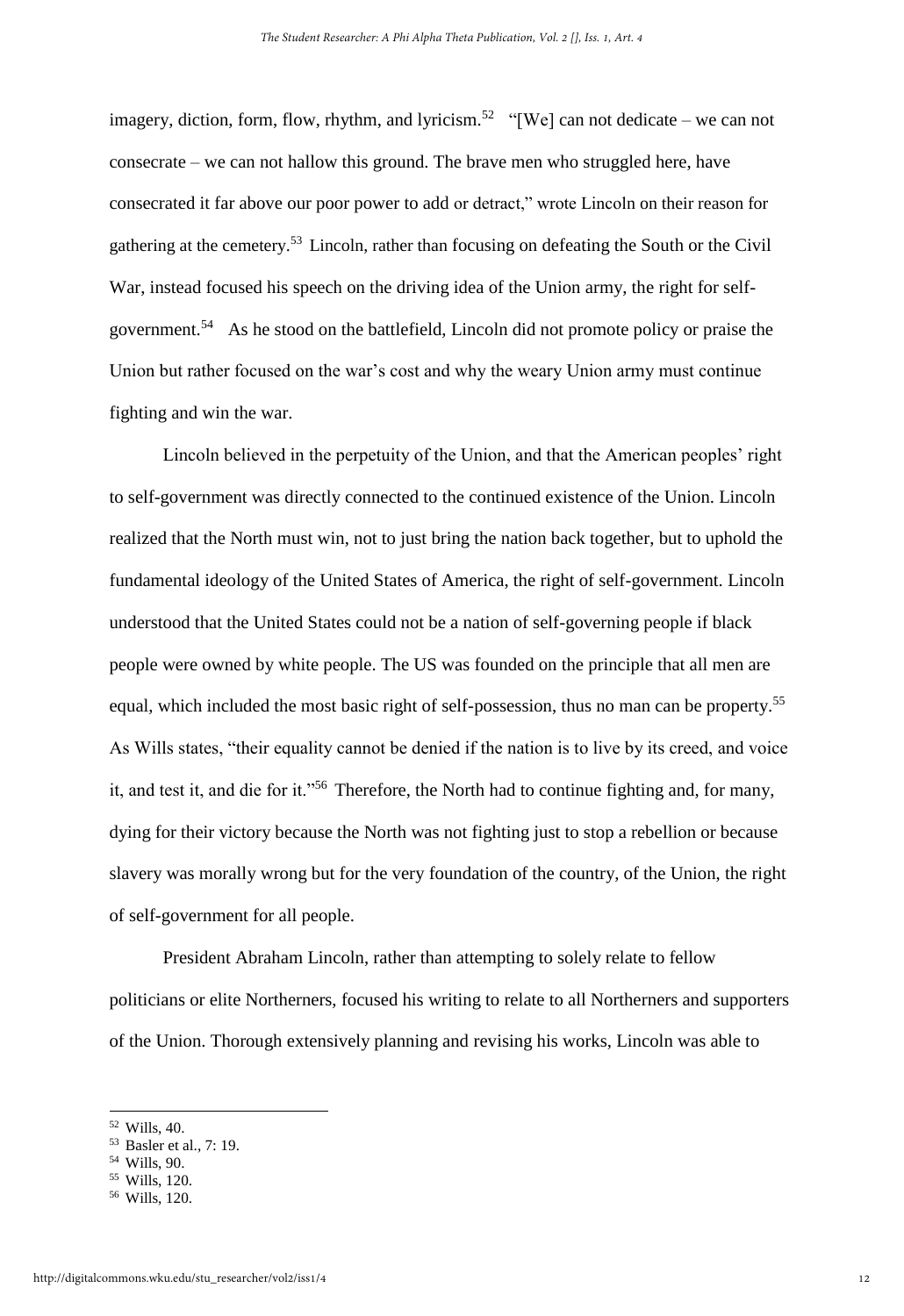convey his pro-Union, pro-united, rhetoric through drawing on the shared pasts of Americans and, especially, the shared belief in the right of self-government. When he wrote, Lincoln referenced the Constitution, the law codes of the United States, and the cost of American lives resulting from the continued fighting during the war years. Lincoln crafted his works to match the attitudes of his audience, and he wrote with a style that allowed him to convey his own messages in a way that would be most acceptable to his diverse audiences. Lincoln understood that the separate cultures in the North and the South that had developed in the years leading up to the Civil War required each side remembering the very essence of the United States of America, the right of all men to determine their lives. Thus, he used this shared history, and his own innate sense of what Americans expected to hear from the president, to convey his arguments for the perpetuity of the Union and the necessity for America to strive for progress.